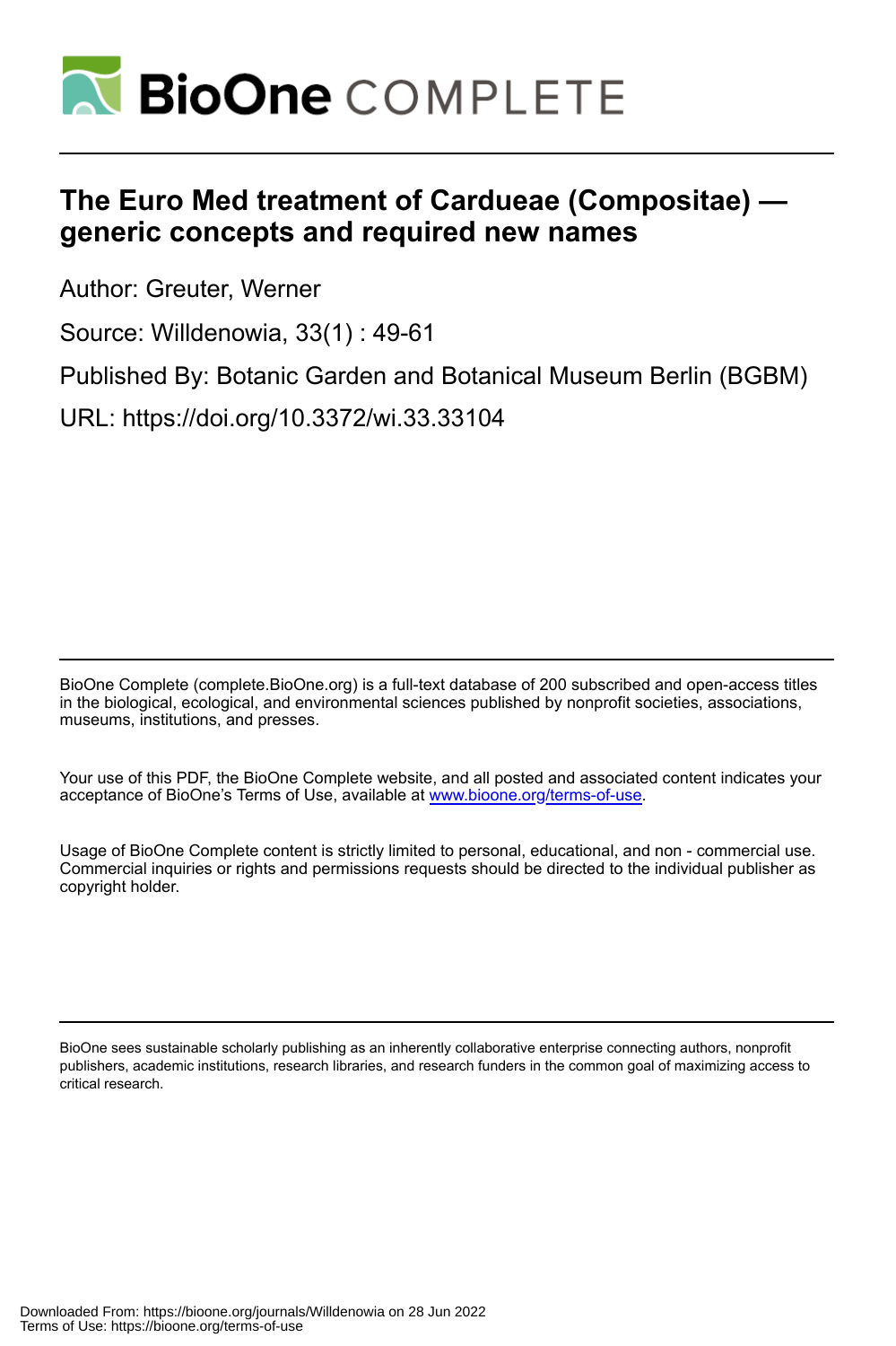Notulae ad floram euro-mediterraneam pertinentes No. 3

WERNER GREUTER

## **The Euro+Med treatment of** *Cardueae (Compositae) –* **generic concepts and required new names**

#### **Abstract**

Greuter, W.: The Euro+Med treatment of *Cardueae (Compositae) –* generic concepts and required new names*. –* Willdenowia 33: 49-61. 2003. – ISSN 0511-9618.

A synonymic survey of *Cardueae* genera accepted for the purpose of the Euro+Med Project is presented. As a consequence of shifts in generic circumscription, or reassessment of accepted specific and subspecific taxa, combinations that are required in the genera *Amphoricarpos, Carduus, Carlina, Carthamus, Centaurea, Cyanus, Echinops, Jurinea, Klasea, Psephellus, Rhaponticoides, Rhaponticum* and *Volutaria,* but do not so far exist, are validated. Three names in *Centaurea,* two of them Linnaean, are typified.

#### **Introduction**

A concise characterisation of the Euro+Med PlantBase Project, its main purposes and planned "products", and of the rationale and prospects of the present Notulae series, can be found in the first instalment of the Notulae, elsewhere in this issue (Willdenowia 33: 37. 2003). Further information on the setup and structures of Euro+Med is displayed on the Internet (http://euromed.org.uk/).

When I undertook to edit the whole *Compositae* family for Euro+Med, I sought the advice of competent specialists of the various tribes, principally but not exclusively on questions of generic delimitation. For the *Cardueae,* I obtained it from Prof. Dr Gerhard Wagenitz, Goettingen, and in the case of *Leuzea* vs*. Rhaponticum* from Dr Manfred Dittrich, Confignon. Even though the ultimate responsibility for the decisions that had to be taken rests with myself, I owe a debt of sincere gratitude to them both for the expert advice they generously provided. I am furthermore indebted to Dr Mariam Aghababian, Fontainebleau, for contributing her data on *Rhaponticoides*. A discussion of the latter name, as well as *Rhaponticum,* will be included in a forthcoming paper (with Aghababian and Wagenitz) on Vaillant's generic nomenclature.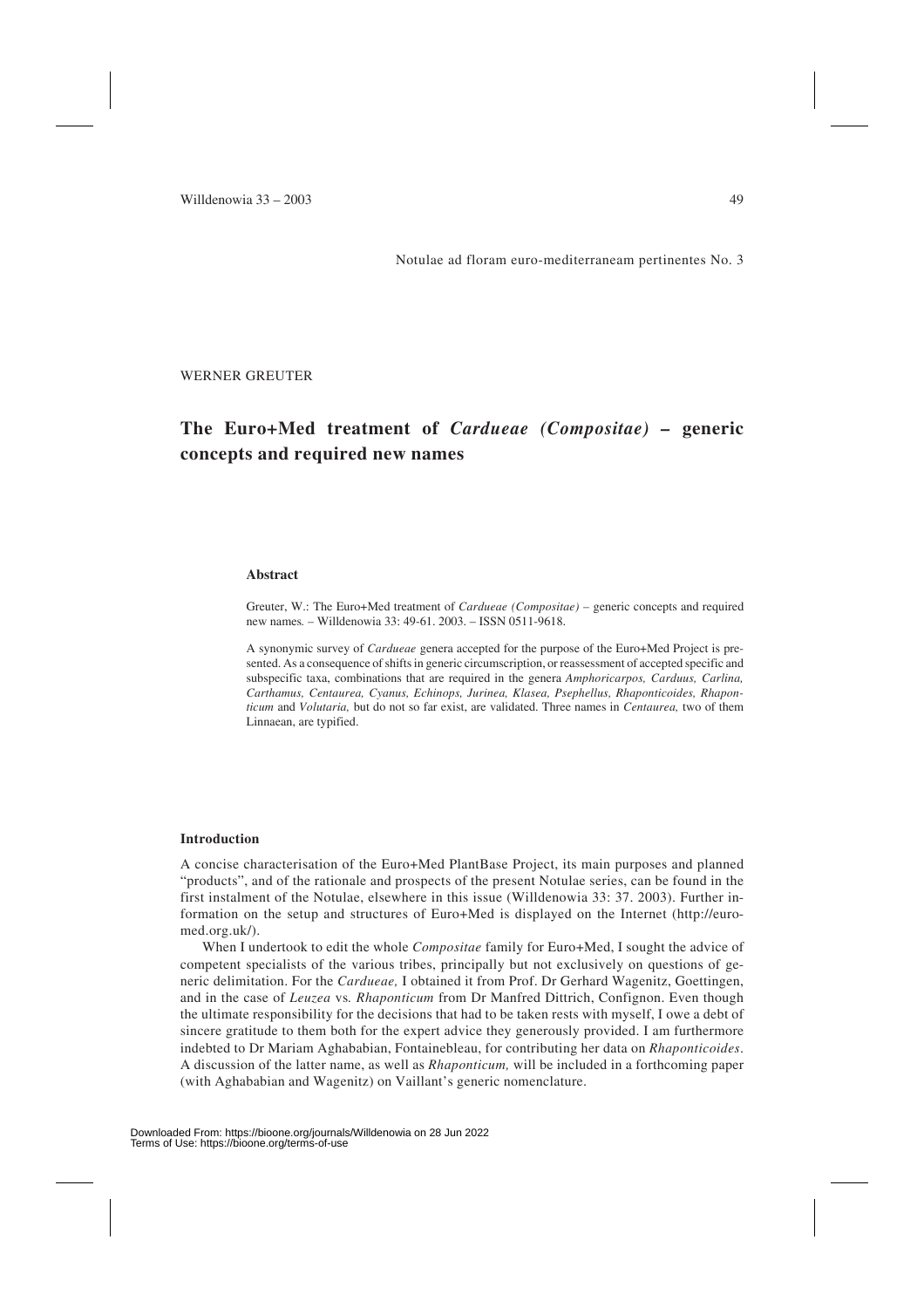| Acantholepis          | $= Cnicus$          | $= Microlonchus$             |  |
|-----------------------|---------------------|------------------------------|--|
| Acroptilon            | $=$ Colymbada       | Myopordon                    |  |
| Amberboa              | $= Grossheimia$     | $=$ Autrania                 |  |
| Amphoricarpos         | $= Hyalea$          | <b>Notobasis</b>             |  |
| Arctium               | $= Jacea$           | Oligochaeta                  |  |
| $= Lappa$             | $= Melanoloma$      | Onopordum                    |  |
| Arcyna                | $= Phaeopappus$     | Phalacrachena                |  |
| <i>Atractylis</i>     | $=$ Stephanochilus  | Picnomon                     |  |
| <b>Berardia</b>       | $= Stizolophus$     | Psephellus                   |  |
| Callicephalus         | $= Tomanthea$       | $= Aetheopappus$             |  |
| Cardopatium           | $= Wagenitzia$      | <b>Ptilostemon</b>           |  |
| $= Broteroa$          | <b>Chardinia</b>    | $=$ Chamaepeuce              |  |
| Carduus               | <b>Cheirolophus</b> | $= Lamyra$                   |  |
| Carlina               | $= Palaeocyanus$    | Rhaponticum                  |  |
| $= Chamaeleon$        | $= P$ tosimopappus  | $= Leuzea$                   |  |
| $= Lycolepis$         | Cirsium             | $=$ Stemmacantha             |  |
| <b>Carthamus</b>      | Cousinia            | <i><b>Rhaponticoides</b></i> |  |
| $= Carduncellus$      | Crupina             | $= Bielzia$                  |  |
| $= Durandoa$          | Cyanus              | $= "Centaurea"$              |  |
| $= Femeniasia$        | Cynara              | <b>Saussurea</b>             |  |
| $=$ Kentrophyllum     | $= Bourgaea$        | <b>Serratula</b>             |  |
| $= Lamottea$          | <b>Echinops</b>     | <b>Siebera</b>               |  |
| $= Onobroma$          | <b>Galactites</b>   | Silybum                      |  |
| $= Phonus$            | $= Lupsia$          | $=$ Mariana                  |  |
| <b>Centaurea</b>      | <b>Hirtellina</b>   | <b>Stachelina</b>            |  |
| $= A \cos t a$        | <b>Jurinea</b>      | <b>Tyrimnus</b>              |  |
| $= Aegialophila$      | $=$ Jurinella       | <b>Volutaria</b>             |  |
| $= \text{Calcitrapa}$ | $= Microlonchoides$ | $= Cyanopsis$                |  |
| $= Calcitrapoides$    | <b>Klasea</b>       | <b>Xeranthemum</b>           |  |
| $= Chartolepis$       | Lamyropsis          | $= Xeroloma$                 |  |
| $= Cheirolepis$       | <b>Mantisalca</b>   | <b>Zoegea</b>                |  |
|                       |                     |                              |  |

Table 1. The Euro+Med genera of *Cardueae*. Accepted names appear in bold-face type, their synonyms in italics. "*Centaurea"* stands for a genus that excludes the proposed conserved type.

#### **A generic survey of Euro+Med** *Cardueae*

The accepted Euro+Med genera of *Cardueae,* with their relevant synonyms, are listed in Table 1. No complete synonymy is given, but generic names that were adopted in recent floristic literature for the area are all included.

Since 1976, when vol. 5 of Flora Europaea was published, *Cardueae* systematics have progressed considerably. As a result of in-depth studies of phenotype features and, more recently, DNA sequences, combined with reasonably strict adherence to the tenets of phylogenetic systematics (see Bremer, Asteraceae Clad. & Class.: 112-156. 1994), generic circumscriptions have changed in several instances. A survey of the main changes that are being accepted for Euro+Med purposes when compared to Flora Europaea and, for extra-European genera, Heller & Heyn (Consp. Fl. Orient. 8. 1993) follows. For convenience and because no satisfactory alternative exists (Garcia-Jacas & al. in Molec. Phylog. Evol. 22: 51-64. 2002), it uses the four traditional subtribes recognised in Bremer (l.c.), *Echinopinae, Carlininae, Centaureinae* and *Carduinae,* even though at least the last named is clearly paraphyletic (Häffner & Hellwig in Willdenowia 29: 27-39. 1999).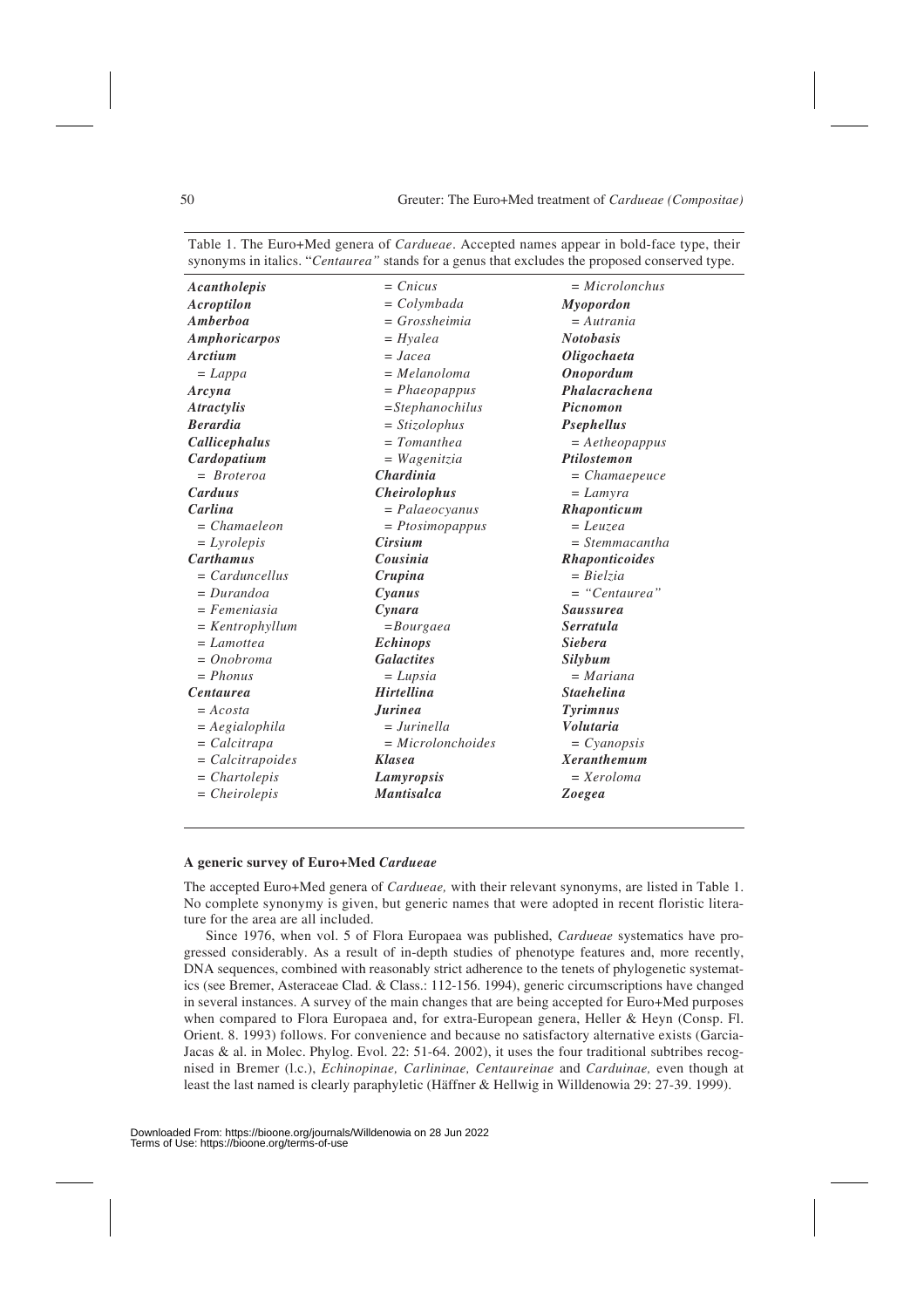A generic survey of the two smaller subtribes, *Echinopinae* and *Carlininae,* was published by Dittrich (in Boissiera 51. 1996). The two genera of the former, *Echinops* L. and *Acantholepis* Less., remained unchanged. In the *Carlininae,* two changes are of note. *Staehelina* L. was split into two halves by the segregation of *Hirtellina* (Cass.) Cass; and the group of species around *Atractylis gummifera* L. was separated from *Atractylis* L. as *Chamaeleon* Cass. Recent molecular data by Garcia-Jacas & al. (Molec. Phylog. Evol. 22: 51-64. 2002) confirm the separation of *Chamaeleon* from *Atractylis* but suggest that merging the former with *Carlina* L. is the better solution, and I shall follow that advice.

Häffner's reassessment of *Carduinae* phylogeny (in Englera 21. 2000), while not primarily aimed at redefining generic limits, failed to bring to light problems in this respect. A moderate shift in generic boundaries between *Arctium* L. and *Cousinia* Cass. (Duistermaat in Bocconea 5: 1-5. 1997) does not affect species of the Euro+Med area. The only relevant changes at generic level are the split-off of *Arcyna* Wiklund from *Cynara* L. (see the following paper) and the merger of *Jurinella* Jaub. & Spach with *Jurinea* Cass. (following Tamamšjan & Muradjan in Fl. Rastitel'nost' Ratstitel'nye Resursy Armjansk. SSR 10: 50-57. 1987).

In the *Centaureinae,* however, major changes had to be made. Numerous papers have been dealing with the morphology, anatomy and molecular taxonomy of this group (for details, see the survey papers by Wagenitz & Hellwig in Hind & Beentje, Compos. Syst. 1: 491-510. 1996; Garcia-Jacas & al. in Taxon 45: 39-42. 1996 and in Pl. Syst. Evol. 223: 185-199. 2000; Petit & al. in Bocconea 13: 41-53. 2001; and literature cited there). These studies have led to a far better understanding of the complex generic patterns and interrelationships than was previously possible; they also made it necessary to propose re-typification, through conservation, of the generic name *Centaurea* L. (Greuter & al. in Taxon 50: 1201-1205), a proposal that has since been unanimously recommended for adoption by the Committee for Spermatophyta (R. K. Brummitt, pers. comm.), so that for the purpose of the Euro+Med treatment I will assume that it shall be accepted.

*Centaurea* can no longer be maintained in the wide sense of Flora Europaea, nor can the excessive splitting of the genus by some authors be recommended. The Euro+Med treatment will follow a medium term. The previous *Centaurea* sect. *Centaurea,* but distantly related with the generic core, must now be named *Rhaponticoides* Vaill. (type: *Centaurea centaurium* L., here designated by M. Aghababian). Other genera that are being segregated are *Psephellus* Cass. (as revised by Wagenitz & Hellwig in Willdenowia 30: 29-44. 2000) and *Cyanus* Mill. Conversely, three genera recognised in Flora Europaea are being merged in *Centaurea*: *Chartolepis* Cass., *Cnicus* L., and *Wagenitzia* Dostál.

The only further instance in which a narrower genus concept is being adopted than in Flora Europaea, in this subtribe, is the separation of *Klasea* Cass. from *Serratula* L. This split is supported by cytological and palynological differences and is consistent with the molecular data so far available.

A major merge is that of *Carthamus* L. with *Carduncellus* Adans., under the former name, which in my view and in the present state of our knowledge is the preferable alternative to recognising a number of additional, minor segregate genera such as *Phonus* Hill and *Femeniasia* Susanna (created for the previously misplaced *Centaurea balearica* Rodr.). Of comparable consequence is the fusion of *Rhaponticum* Vaill. (type: *Centaurea rhaponticum* L., designated here; = *Stemmacantha* Cass.) with *Leuzea* DC., a fusion already accepted in Flora Europaea but under the latter name. Furthermore, *Palaeocyanus* Dostál is included in *Cheirolophus* Cass. (Susanna in Pl. Syst. Evol. 214: 157. 1999), and *Cyanopsis* Cass. in *Volutaria* Cass.

#### *Amphoricarpos*

*Amphoricarpos neumayerianus* (Vis.) Greuter, **comb. nova**  $\equiv$  *Jurinea neumayeriana* Vis., Fl. Dalm.: t. 10, f. 2. 1842  $\equiv$  *Amphoricarpos neumayeri* Vis. in Giorn. Bot. Ital. 1: 196. 1844. – The illegitimacy of the name *Amphoricarpos neumayeri* is long known, having been pointed out e.g. in the Index Nominum Genericorum (Farr & al. in Regnum Veg. 100: 74. 1979) and NCU-3 (Greuter & al. in Regnum Veg. 129: 48. 1993).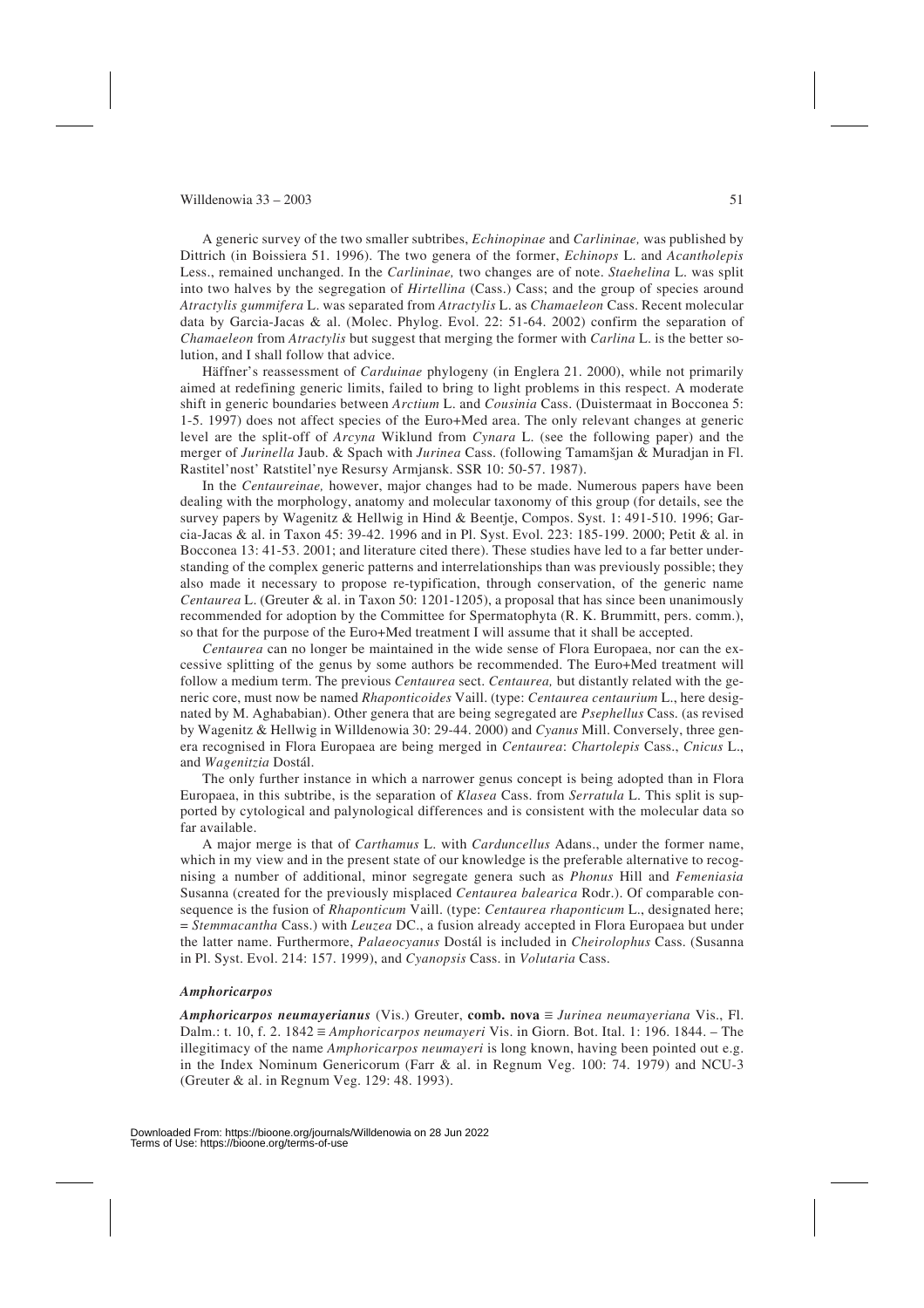### *Carduus*

*Carduus hamulosus* subsp. *stenocephalus* (Tamamsch.) Greuter, **comb.** nova  $\equiv$  *Carduus stenocephalus* Tamamsch. in Bot. Mater. Gerb. Bot. Inst. Komarova Akad. Nauk SSSR 16: 468. 1954.

*Carduus nigrescens* subsp. *australis* (Nyman) Greuter, **comb. nova**  $\equiv$  *Carduus vivariensis* subsp. *australis* Nyman, Consp.: 412. 1879  $\equiv$  *Carduus australis* Jord. in Jard. Bot. Ville Grenoble, Cat. Graines 1849: 14 [App.: 1]. 1849 (non L. f. 1782).

*Carduus nutans* subsp. *platypus* (Lange) Greuter, **comb. nova**  $\equiv$  *Carduus platypus* Lange, Ind. Sem. Hort. Haun. 1857: 26. 1857.

*Caduus nutans* subsp. *siculus* (Franco) Greuter, **comb. nova**  $\equiv$  *Carduus macrocephalus* subsp. *siculus* Franco in Bot. J. Linn. Soc. 71: 48. 1975.

*Carduus onopordioides* subsp. *atropatanicus* (Grossh.) Greuter, **comb.** nova  $\equiv$  *Carduus atropatanicus* Grossh., Fl. Kavk. 4: 175. 1934.

*Carduus onopordioides* subsp. *furiosus* (Tamamsch.) Greuter, **comb.** nova  $\equiv$  *Carduus furiosus* Tamamsch. in Komarov, Fl. SSSR 28: 599. 1963.

*Carduus onopordioides* subsp. *hajastanicus* (Tamamsch.) Greuter, **comb.** nova  $\equiv$  *Carduus hajastanicus* Tamamsch. in Komarov, Fl. SSSR 28: 599. 1963.

*Carduus personata* subsp. *albidus* (Adamovi6) Kazmi in Mitt. Bot. Staatssamml. München 5: 376. 1964 û *Carduus personata* var. *albidus* Adamovi6 in Nastavnik 4, Pril. 7. 1893? [n.v.]. – When Kazmi proposed this combination he failed to cite the date of publication of the basionym, but as he fulfilled all conditions for the valid publication of a new taxon (Latin description, citation of type), the combination nevertheless stands as such (International Code of Botanical Nomenclature, Art. 33.2 and 33.6(d)). Lamentably, it has proved impossible to trace Adamović's protologue, in spite of Dr Olja Vasić's kind efforts in various Belgrade libraries. She found a contribution by Adamović titled "Novine za floru Kraljevine Srbije", paged 1-19, stated to correspond to Nastavnik 4, Prilog 6. 1893 – but there is no mention in it of *Carduus personata* var. *albidus*. No Prilog (contribution) No. 7 is known to exist for volume 4 (1893) of the journal. The above citation (the one also used by Kazmi) is from Hayek (in Repert. Spec. Nov. Regni Veg.  $30(2)$ : 707. 1931). The first ascertained validation of the basionym, by Adamović, is in Rad Jugosl. Akad. Znan. 185 (= Mat. Prir. Razz. 49): 241. 1911.

*Carduus spachianus* subsp. *atlantis* (Humb. & Maire) Greuter, **comb. nova**  $\equiv$  *Carduus atlantis* Humb. & Maire in Mém. Soc. Sci. Nat. Maroc 15: 43. 1926.

*Carduus spachianus* subsp. *megalatlanticus* (Maire) Greuter, **comb. nova**  $\equiv$  *Carduus megalatlanticus* Maire in Bull. Soc. Hist. Nat. Afrique N. 23: 192. 1932  $\equiv$  *Carduus atlantis* subsp. *megalatlanticus* (Maire) Emb. in Jahandiez & Maire, Cat. Pl. Maroc: 797. 1934.

*Carduus tmoleus* subsp. *baldaccii* (Kazmi) Greuter, **comb. nova**  $\equiv$  *Carduus cronius* subsp. *baldaccii* Kazmi in Mitt. Bot. Staatssamml. München 5: 379. 1964.

*Carduus tmoleus* subsp. *cronius* (Boiss. & Heldr.) Greuter, **comb. nova**  $\equiv$  *Carduus cronius* Boiss. & Heldr. in Boissier, Diagn. Pl. Orient. 6: 105. 1846.

#### *Carlina*

*Carlina comosa* (Spreng.) Greuter, **comb. nova**  $\equiv$  *Acarna comosa* Spreng., Syst. Veg. 3: 380.  $1826 \equiv$  *Atractylis comosa* (Spreng.) DC., Prodr. 6: 550. 1838  $\equiv$  *Chamaeleon comosus* (Spreng.) Greuter in OPTIMA Newslett. 31: (4). 1997.

*Carlina sicula subsp. mareotica* (Asch. & Schweinf.) Greuter, **comb. nova**  $\equiv$  *Carlina involucrata* var*. mareotica* Asch. & Schweinf. in Mém. Inst. Egypt. 2: 93. 1887.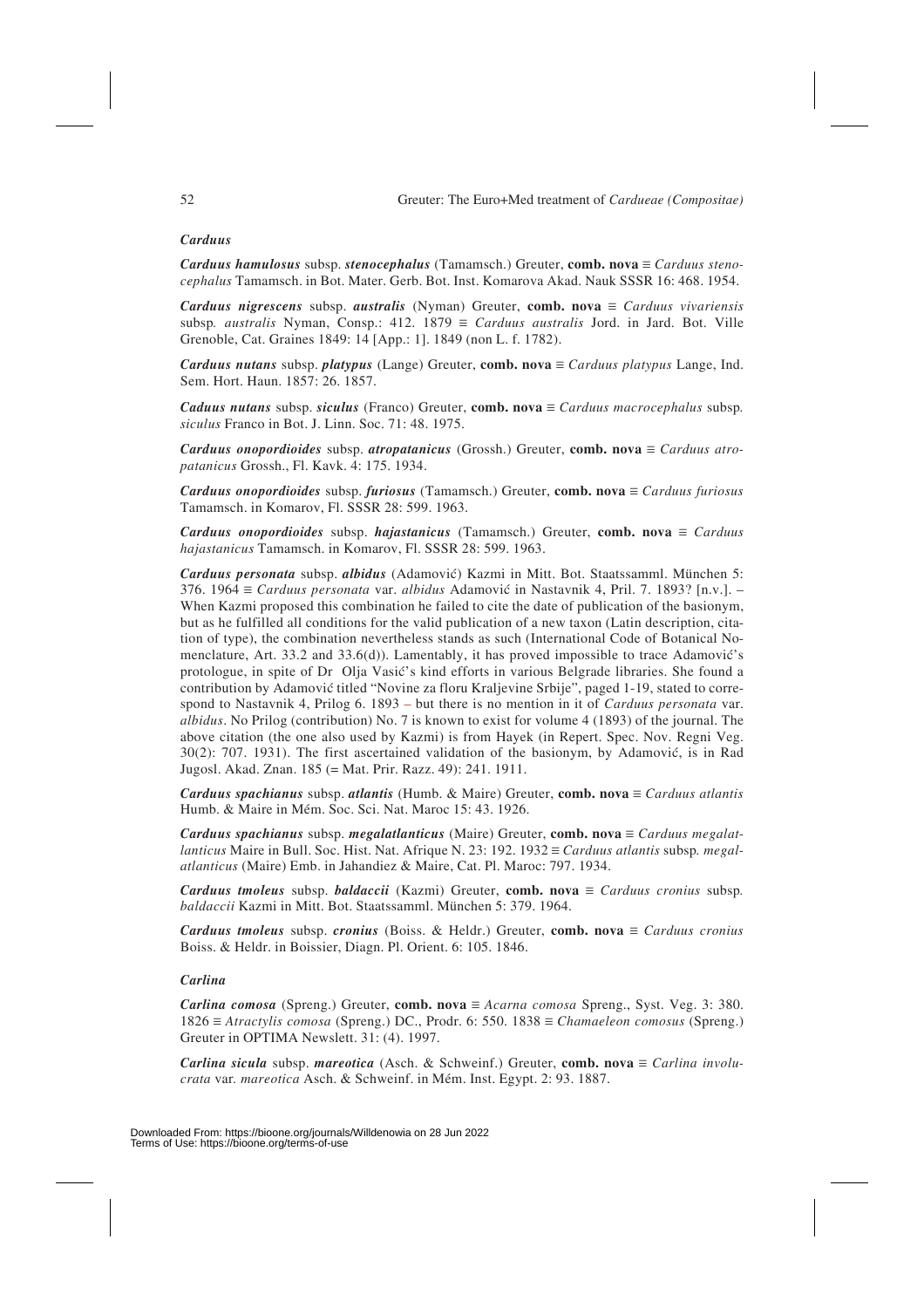### *Carthamus*

*Carthamus atractyloides* (Pomel) Greuter, **comb.** nova  $\equiv$  *Carduncellus atractyloides* Pomel, Nouv. Mat. Fl. Atl.: 278. 1875.

*Carthamus balearicus* (Rodr.) Greuter, **comb. nova**  $\equiv$  *Centaurea balearica* Rodr. in Bull. Soc. Bot. France 16: 237. 1869 *= Femeniasia balearica* (Rodr.) Susanna in Collect. Bot. (Barcelona) 17: 84. 1988.

*Carthamus catrouxii* (Maire) Greuter, **comb. nova**  $\equiv$  *Carduncellus catrouxii* Maire in Bull. Soc. Hist. Nat. Afrique N. 23: 197. 1932.

*Carthamus cespitosus* (Batt.) Greuter, **comb. nova**  $\equiv$  *Carduncellus cespitosus* Batt. in Bull. Soc. Bot. France 35: 390. 1889.

*Carthamus chouletteanus* (Pomel) Greuter, **comb. nova** ≡ *Lamottea chouletteana* Pomel, Mat. Fl. Atl.: 3.  $1860 \equiv *Onobroma chouletteana* (Pomel) Pomel in Bull. Soc. Sci. Phys. Algérie 11:$ 24. 1874 û *Carduncellus chouletteanus* (Pomel) Batt. in Battandier & Trabut, Fl. Algérie, Dicot.: 515. 1889.

*Carthamus eriocephalus* (Boiss.) Greuter, **comb.** nova  $\equiv$  *Carduncellus eriocephalus* Boiss., Diagn. Pl. Orient. 10: 100. 1849.

*Carthamus hispanicus* subsp. *araneosus* (Boiss. & Reut.) Greuter, **comb.** nova  $\equiv$  *Carduncellus araneosus* Boiss. & Reut. in Biblioth. Universelle Genève 38: 210. 1842  $\equiv$  *Carthamus araneosus* (Boiss. & Reut.) Sch. Bip. in Webb & Berthelot, Hist. Nat. Iles Canaries  $3(2,2)$ :  $363. 1846 \equiv Car$ *duncellus hispanicus* subsp*. araneosus* (Boiss. & Reut.) G. López in Anales Jard. Bot. Madrid 38: 531. 1982.

*Carthamus hispanicus* subsp. *macrocephalus* (Cuatrec.) Greuter, **comb.** nova  $\equiv$  *Carduncellus araneosus* var. *macrocephalus* Cuatrec. in Trab. Mus. Ci. Nat. Barcelona 12: 471. 1929  $\equiv$ *Carduncellus araneosus* subsp*. macrocephalus* (Cuatrec.) Rivas Goday & Rivas Mart. in Anales Inst. Bot. Cavanilles  $25: 195. 1967 \equiv \text{Carduncellus cuatrecaas}$  G. López in Anales Jard. Bot. Madrid 38: 531. 1982 *= Carduncellus hispanicus* subsp. macrocephalus (Cuatrec.) Rivas Mart. & al. in Rivasgodaya 6: 21. 1991.

*Carthamus hispanicus* subsp. *pseudomitissimus* (Rivas Goday & Rivas Mart.) Greuter, **comb. nova**  $\equiv$  *Carduncellus araneosus* subsp. *pseudomitissimus* Rivas Goday & Rivas Mart. in Anales Inst. Bot. Cavanilles 25: 197. 1967 = *Carduncellus hispanicus* subsp. *pseudomitissimus* (Rivas Goday & Rivas Mart.) Rivas Mart. & al. in Rivasgodaya 6: 20. 1991.

*Carthamus ilicifolius* (Pomel) Greuter, **comb. nova**  $\equiv$  *Carduncellus ilicifolius* Pomel, Nouv. Mat. Fl. Atl.: 277. 1875.

*Carthamus lucens* (Ball) Greuter, **comb. nova**  $\equiv$  *Carduncellus lucens* Ball in J. Bot. 11: 370. 1873 û *Carduncellus pinnatus* subsp*. lucens* (Ball) Ball in J. Linn. Soc., Bot. 16: 532. 1878.

*Carthamus matritensis* (Pau) Greuter, **comb. nova**  $\equiv$  *Carduncellus matritensis* Pau in Bol. Soc. Aragonesa Ci. Nat. 3: 291. 1904 û *Carduncellus pinnatus* subsp*. matritensis* (Pau) Rivas Goday & Rivas Mart. in Anales Inst. Bot. Cavanilles 25: 192. 1967.

*Carthamus plumosus* (Pomel) Greuter, **comb. nova**  $\equiv$  *Carduncellus plumosus* Pomel, Nouv. Mat. Fl. Atl.: 277. 1875.

*Carthamus rhaponticoides* (Pomel) Greuter, **comb.** nova  $\equiv$  *Carduncellus rhaponticoides* Pomel, Nouv. Mat. Fl. Atl.: 278. 1875.

#### *Centaurea*

*Centaurea acarnanica* (Matthäs) Greuter, **stat. nov.** û *Centaurea subciliaris* subsp*. acarnanica* Matthäs in Bot. Jahrb. Syst. 95: 430. 1976.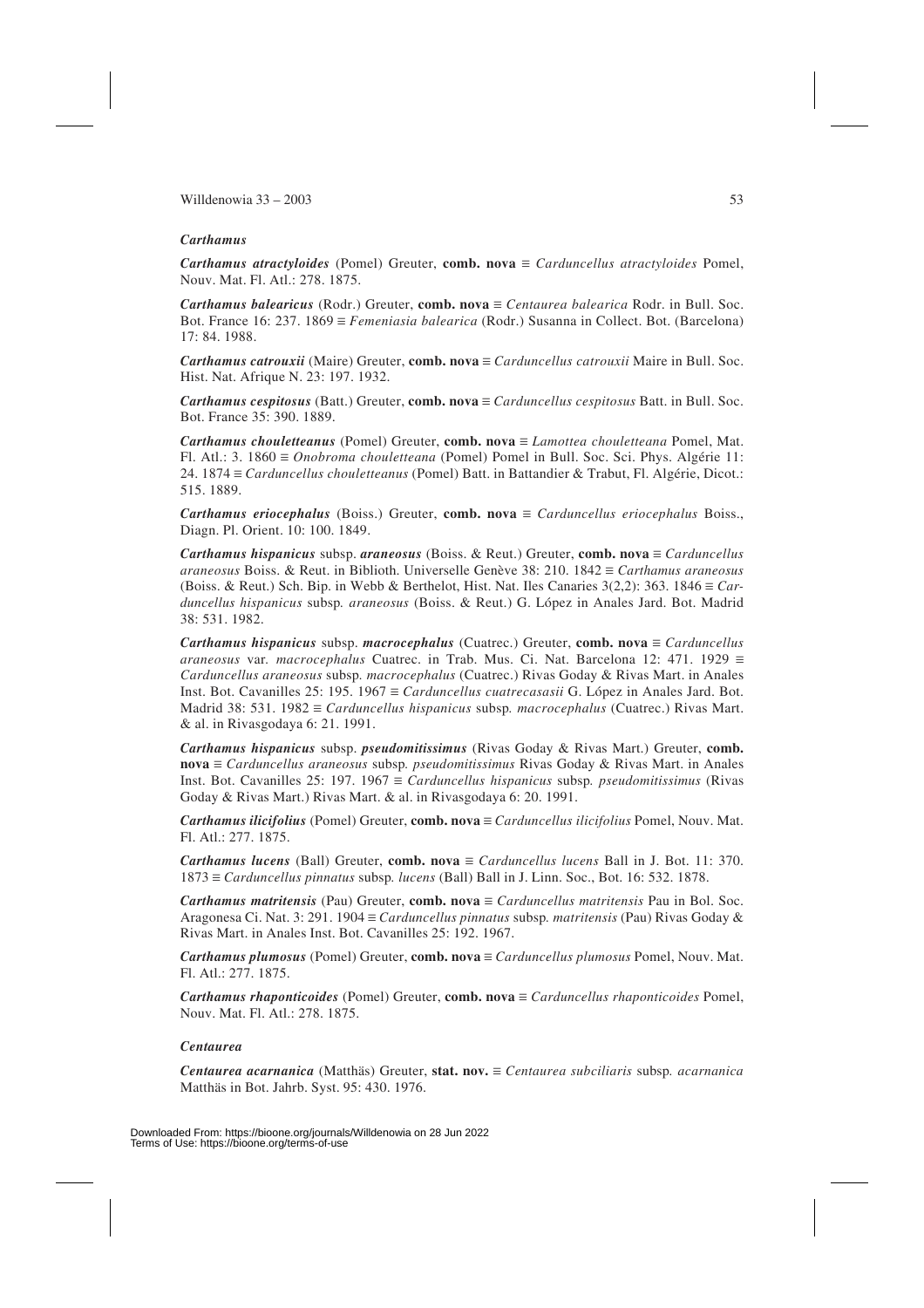*Centaurea affinis* subsp. *denudata* (Halácsy) Greuter, **comb. in stat. nov.**  $\equiv$  *Centaurea affinis* var. *denudata* Halácsy in Bull. Herb. Boissier 6: 593. 1898  $\equiv$  *Centaurea pallidior* subsp. *denudata* (Halácsy) Dostál in Bot. J. Linn. Soc. 71: 197. 1976.

*Centaurea argentea* subsp. *chionantha* (Turland & L. Chilton) Greuter, **stat.** nov.  $\equiv$  *Centaurea argentea* var. *chionantha* Turland & L. Chilton in Bot. Chron. 13: 77. 2000.

*Centaurea boissieri* subsp. *calvescens* (Maire) Greuter, **comb. in stat. nov.**  $\equiv$  *Centaurea boissieri* var. *calvescens* Maire in Bull. Soc. Hist. Nat. Afrique N. 23: 192. 1932 = *Centaurea atlantica* subsp. *calvescens* (Maire) Figuerola & al. in Feddes Repert. 102: 2. 1991.

*Centaurea brulla* Greuter, **nom.** nov.  $\equiv$  *Centaurea apula* Bianco & Brullo in Braun-Blanquetia 2: 32. 1988 (non Lam. 1785).

*Centaurea chartolepis* Greuter, **nom.** nov.  $\equiv$  *Chartolepis intermedia* Boiss., Diagn. Pl. Orient., ser. 2, 3: 64. 1856 (non *Centaurea intermedia* Mutel in Rev. Bot. Recueil Mens. 1: 400. 1846). – This is the taxon referred to as *"Chartolepis glastifolia"* in Flora Europaea, but not *Centaurea glastifolia* L. as typified by Wagenitz (in Taxon 47: 357. 1999), a Caucasian and Irano-Turanian species. In Russian Floras it is referred to as *Chartolepis intermedia,* but the epithet *intermedia* is unavailable in *Centaurea*.

*Centaurea daralagoezica* (Fomin) Greuter, **comb. nova**  $\equiv$  *Phaeopappus daralagoezicus* Fomin in Izv. Kavkazsk. Muz. 3: 282. 1908.

*Centaurea djebel-amouri* Greuter, nom. nov.  $\equiv$  *Centaurea alba* var. *mauritanica* Batt. in Battandier & Trabut, Fl. Algérie, Dicot.: 494. 1889 (non *Centaurea mauritanica* (Font Quer) Pau 1930).

*Centaurea drabifolia* subsp. *floccosa* (Boiss.) Wagenitz & Greuter, **comb. nova**  $\equiv$  *Phaeopappus floccosus* Boiss., Fl. Orient. 3: 595.  $1875 \equiv *Phaeopappus*$  *floccosus* Boiss. subsp. *floccosus* [per Bornm. in Repert. Spec. Nov. Regni Veg. Beih. 89: 370. 1944]. – This taxon, which includes the types of both *Phaeopappus floccosus* and *Phaeopappus floccosus* subsp. *detonsus* Bornm. (in Repert. Spec. Nov. Regni Veg. Beih. 89: 370. 1944), was named *Centaurea drabifolia* subsp. *detonsa* (Bornm.) Wagenitz (in Bot. Jahrb. Syst. 82: 163. 1963), in conformity with the then current nomenclatural Code. Owing to changes of the autonym rules adopted by the Sydney Congress in 1981, the epithet *floccosus* now takes precedence (International Code of Botanical Nomenclature, Art. 11.6).

*Centaurea finazzeri* subsp.  $kozanii$  (Routsi & T. Georgiadis) Greuter, **comb. nova**  $\equiv$  *Centaurea rupestris* subsp*. kozanii* Routsi & T. Georgiadis in Routsi, Biosust. Meletê sect. Acrocentron Ellada: 131. 1993. – The basionym was published a second time, independently but based on the same type, in Candollea 49: 366. 1994.

*Centaurea friderici* subsp. *jabukensis* (Ginzb. & Teyber) [Dostál in Bot. J. Linn. Soc. 71: 196. 1976, comb. inval., ex] Greuter, **comb. & stat. nov.**  $\equiv$  *Centaurea jabukensis* Ginzb. & Teyber in Verh. Zool.-Bot. Ges. Wien 70: (30). 1920. – Dostál's earlier combination is invalid under Art. 33.5 of the International Code of Botanical Nomenclature: Dostál does not cite the place of valid publication of the intended basionym, but a later publication (in Österr. Bot. Z. 70: 31. 1921). Art. 33.6(a) cannot be used to condone the error, because in the 1921 paper there is an explicit reference (by a footnote, referring to the full reference list at the end) to the 1920 publication; nor does Art. 33.6(d) offer an escape, as Ginzberger in 1921 provides a Latin diagnosis but does not indicate a type specimen.

*Centaurea gabrieljanae* Greuter, **nom. nov.** û *Chartolepis biebersteinii* Jaub. & Spach, Ill. Pl. Orient. 3: 10. 1847  $\equiv$  *Centaurea biebersteinii* (Jaub. & Spach) Walp. in Ann. Bot. Syst. 1: 448. 1849 (non DC., Prodr. 6: 583. 1838).

*Centaurea jacea* subsp. *forojulensis* (Poldini) Greuter, **comb. & stat. nov.**  $\equiv$  *Centaurea forojulensis* Poldini in Giorn. Bot. Ital. 111: 303. 1977.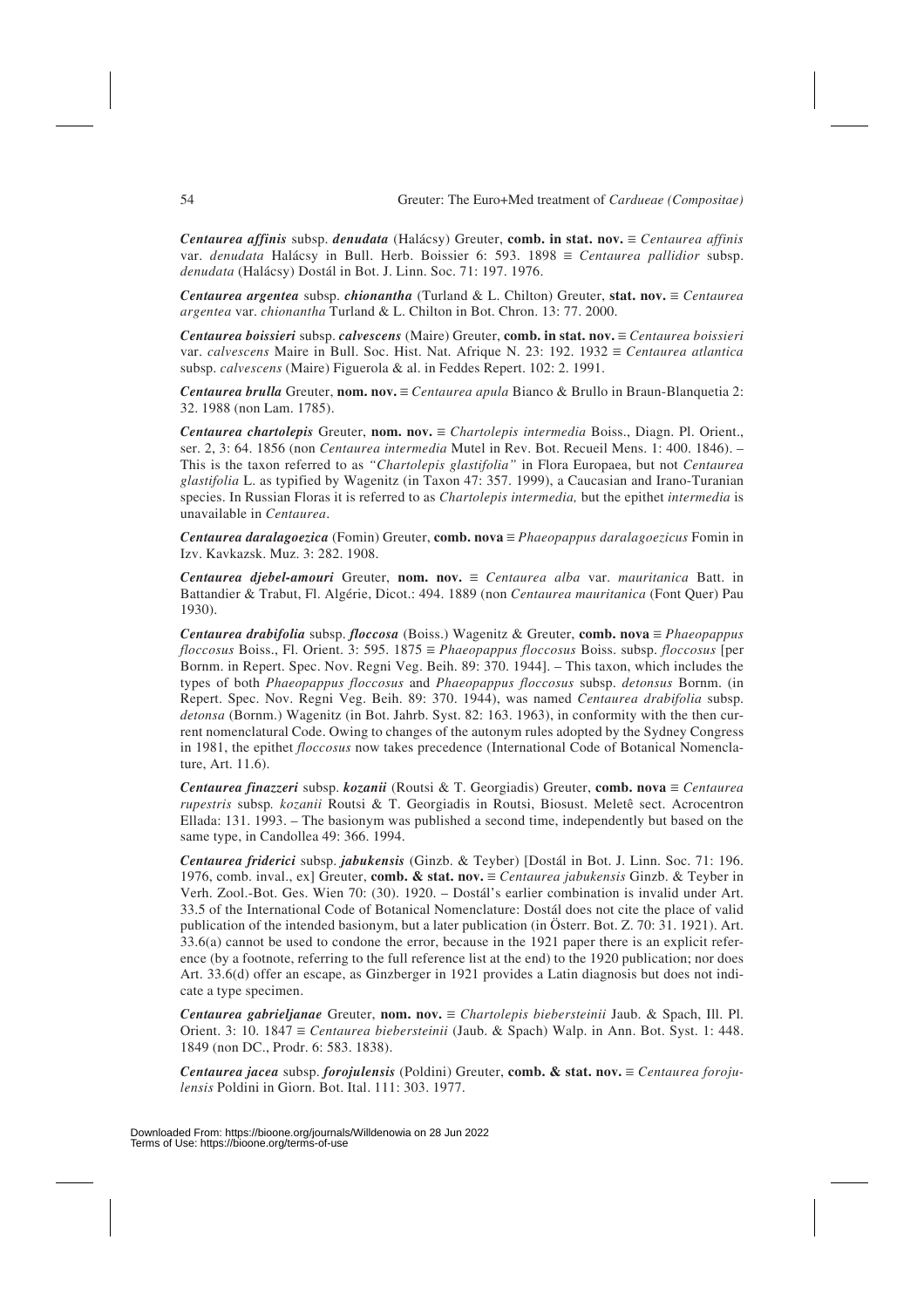*Centaurea jacea* subsp. *julica* (Hayek) Greuter, **comb. nova** û *Centaurea haynaldii* var*. julica* Hayek in Verh. K.K. Zool.-Bot. Ges. Wien 68: 204. 1918  $\equiv$  *Centaurea julica* (Hayek) Van Soest in Nederl. Kruidk. Arch. 54: 81. 1947  $\equiv$  *Centaurea haynaldii* subsp. *julica* (Hayek) E. Mayer in Anon., Ann. Horti Bot. Labac. CL: 39. 1960.

*Centaurea jacea subsp. weldeniana* (Rchb.) Greuter, **comb. in stat. nov.**  $\equiv$  *Centaurea weldeniana* Rchb., Fl. Germ. Excurs.: 213. 1831  $\equiv$  *Centaurea jacea* var. *weldeniana* (Rchb.) Brig., Monogr. Centaurées Alpes Marit.: 69. 1902  $\equiv$  *Centaurea amara* subsp. *weldeniana* (Rchb.) Kušan in Prir. Istraž. Kral. Jugoslavije 20: 29. 1936.

*Centaurea kartschiana* subsp. *lubenicensis* (Trinajstić & Zi. Pavletić) Greuter, **comb.** nova  $\equiv$ *Centaurea dalmatica* subsp. *lubenicensis* Trinajsti6 & Zi. Pavleti6 in Nat. Croat. 8: 58. 1999.

*Centaurea kotschyi* subsp. *floccosa* (Boiss.) Greuter, **stat. nov.**  $\equiv$  *Phaeopappus kotschyi* var. *floccosus* Boiss., Fl. Orient. 3: 595. 1875  $\equiv$  *Centaurea kotschyi* var. *floccosa* (Boiss.) Wagenitz in Bot. Jahrb. Syst. 82: 170. 1963.

*Centaurea kotschyi* subsp. *persica* (Boiss.) Greuter, **stat. nov.** û *Cheirolepis persica* Boiss., Diagn. Pl. Orient. 10: 108. 1849  $\equiv$  *Centaurea kotschyi* var. *persica* (Boiss.) Wagenitz in Bot. Jahrb. Syst. 82: 169. 1963.

*Centaurea micevskii* Greuter, **nom. nov.** û *Centaurea wagenitzii* Micevski in Prilozi Makedonska Akad. Nauk. Umetn., Oddel. Biol. Med. Nauki 8(1-2): 49. 1990 (non Hub.-Mor. 1967).

*Centaurea papposa* (Coss.) Greuter, **comb. & stat. nov.** ≡ *Centaurea gymnocarpa* var. *papposa* Coss., Notes Pl. Crit.: 136. 1851.

*Centaurea phrygia* subsp. *alutacea* (Dobrocz.) Greuter, **comb.** nova  $\equiv$  *Centaurea alutacea* Dobrocz. in Bot. Žurn. (Kiev)  $6(2)$ : 74. 1949  $\equiv$  *Centaurea pseudophrygia* subsp. *alutacea* (Dobrocz.) Mikheev in Bot. Zurn. 84(9): 106. 1999.

*Centaurea phrygia* subsp. *razgradensis* (Velen.) Greuter, **comb.** nova  $\equiv$  *Centaurea razgradensis* Velen. in Abh. Königl. Böhm. Ges. Wiss., ser. 7, 1(8): 25. 1886  $\equiv$  *Centaurea jacea* subsp. *razgradensis* (Velen.) Stoj. & Acht., Stud. Centaur. Bulg.: 69. 1935 [*Centaurea stenolepis* subsp*. razgradensis* (Velen.) Dostál in Tutin & al., Fl. Eur. 4: 295. 1976, comb. inval].

*Centaurea raphanina* subsp. *saxatilis* (K. Koch) Greuter, **comb. & stat. nov.** ≡ *Centaurium saxatile* K. Koch in Linnaea 24: 419. 1851  $\equiv$  *Phaeopappus saxatilis* (K. Koch) Boiss., Fl. Orient. 3: 602.  $1875 \equiv$  *Centaurea saxatilis* (K. Koch) B. D. Jacks., Index Kew. 1: 476. 1893. – Koch's "mystery species" (see, e.g., Halácsy, Consp. Fl. Graec. 2: 128. 1902; Dostál in Tutin & al., Fl. Eur. 4: 297. 1976) was based on a specimen in the Gundelsheimer herbarium (now probably lost) collected on Tournefort's Oriental expedition and named *"Jacea Cretica, saxatilis, Glasti folio, flore purpurascente"* (Tournefort, Inst. Rei Herb., Corollarium: 31. 1703). A duplicate in Paris (P-TRF 3913; IDC microfiche 189: A6!) turns out to be a perfect match of the hitherto unnamed rock crevice ecotype of *Centaurea raphanina,* characterised by lanceolate, entire to subpinnate, glabrous leaves and cuneate-based capitula borne on short, scapiform stems. So far I have only collected it in E Crete (districts of Ierapetra-Sitia, *Greuter 3615;* Pedias, *Greuter 7771*) where it grades into the strikingly different, acaulescent and pinnately leaved, widespread phrygana ecotype.

*Centaurea resupinata* subsp. *dufourii* (Dostál) Greuter, **comb.** nova  $\equiv$  *Centaurea tenuifolia* Dufour in Ann. Gén. Sci. Phys. 7: 303. 1820 (non Salisb. 1796)  $\equiv$  *Centaurea boissieri* subsp. *dufourii* Dostál in Bot. J. Linn. Soc. 71: 201. 1976 ≡ *Centaurea dufourii* (Dostál) Blanca in Lagascalia 10: 154. 1981. – Breitwieser & Podlech (in Mitt. Bot. Staatssamml. München 22: 82. 1986) adopt the name *"Centaurea resupinata* subsp. *spachii"* for this taxon; however, the holotype of *Centaurea spachii* Willk., an incomplete specimen, was collected near Balazote (Albacete Province), in the domain of *Centaurea lagascae* Nyman (see Blanca in Lagascalia 10: 162. 1981). The consequence is an unfortunate switch of names: the taxon previously known as *Centaurea resu-*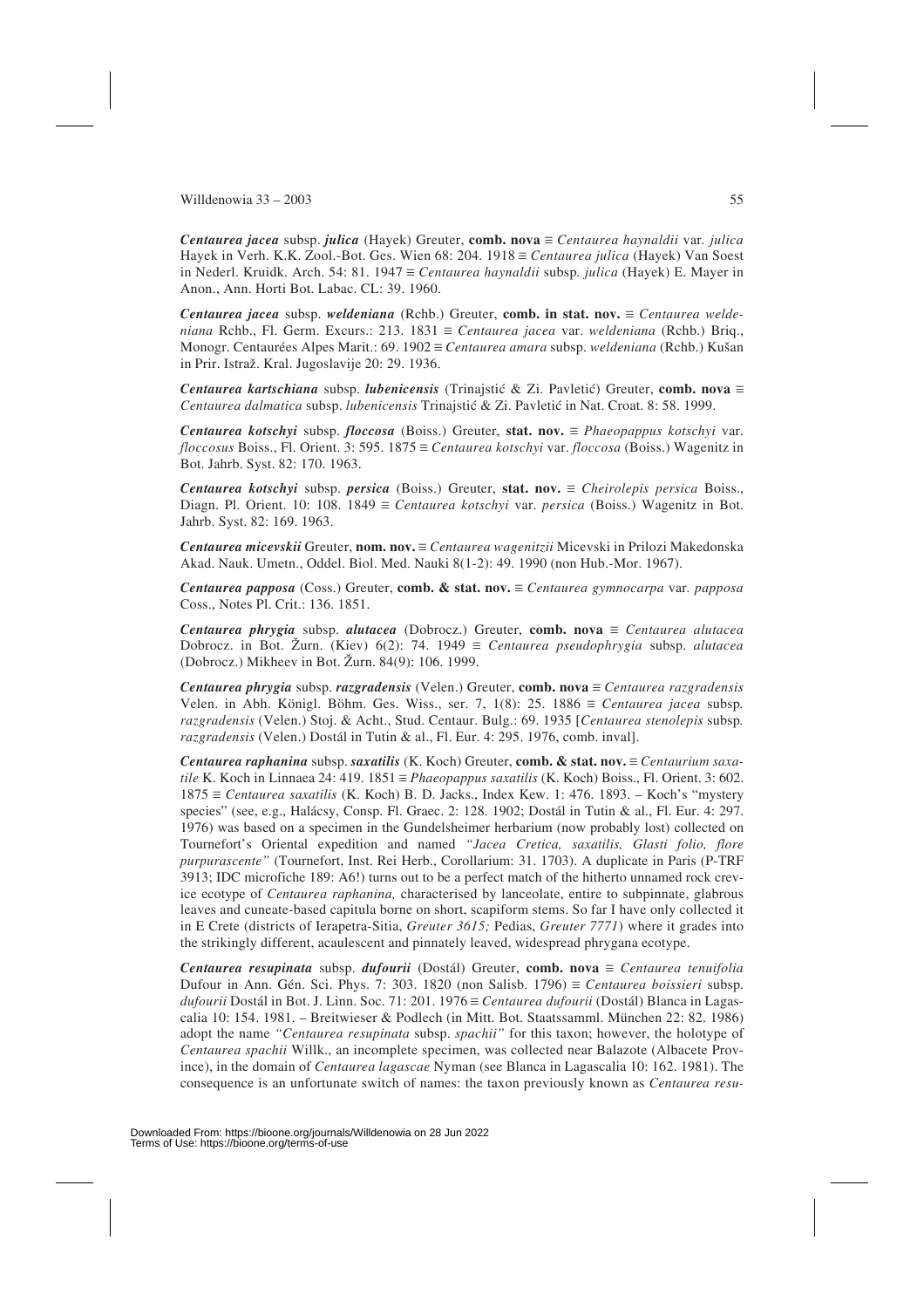*pinata* subsp. *lagascae* (Nyman) Fern. Casas & Susanna must be called *Centaurea resupinata* subsp. *spachii* (Willk.) Fern. Casas & Susanna, and the taxon previously so named becomes *Centaurea resupinata* subsp. *dufourii*.

*Centaurea resupinata* subsp. *prostrata* (Coss.) Greuter, **comb. in stat. nov.**  $\equiv$  *Centaurea resupinata* var. *prostrata* (Coss.) Amo, Fl. Fan. Penins. Ibérica 4: 344. 1872  $\equiv$  *Centaurea prostrata* Coss., Notes Pl. Crit.: 115. 1851  $\equiv$  *Centaurea boissieri* subsp. *prostrata* (Coss.) Dostál in Bot. J. Linn. Soc. 71: 201. 1976 *= Centaurea spachii* subsp. *prostrata* (Cosson) Figuerola & al. in Feddes Repert. 102: 3. 1991.

*Centaurea scabiosa subsp. cephalariifolia* (Willk.) Greuter, **stat. nov.** ≡ *Centaurea cephalariifolia* Willk. in Flora 34: 762. 1851  $\equiv$  *Centaurea scabiosa* var. *cephalariifolia* (Willk.) O. Bolòs & Vigo in Collect. Bot. (Barcelona) 17: 92. 1987.

*Centaurea scabiosa subsp. integra Greuter, nom. nov.*  $\equiv$  *Centaurea integrifolia* Tausch in Flora 11: 485. 1828 (non *Centaurea scabiosa* var. *integrifolia* Gaudin, Fl. Helv. 5: 404. 1829).

*Centaurea seridis* subsp. *sonchifolia* (L.) Greuter, stat. nov.  $\equiv$  *Centaurea sonchifolia* L., Sp. Pl.: 915. 1753 û *Centaurea seridis* subsp. *sonchifolia* (L.) Briq., Centaurées Alpes Marit.: 173, 176. 1902. – Good reasons for including *Centaurea sonchifolia* in *Centaurea seridis* are given by Briquet & Cavillier (in Burnat, Fl. Alpes Marit. 7: 213-124. 1931). The NW African plants usually referred to *Centaurea seridis* probably belong to the present subspecies, but pending further revision will be left unplaced at subspecies rank.

*Centaurea splendens* L., Sp. Pl.: 914. 1753. – Lectotype (designated here): Herb. Linn. No. 1030.39 (LINN). – The identity of *Centaurea splendens* L. has been discussed in great detail by Lacaita (in Nuovo Giorn. Bot. Ital., ser. 2, 30: 202-211. 1923). The sheet here chosen as type is the only one that Linnaeus, in his herbarium, annotated with the epithet splendens and the Species Plantarum number. No. 1030.40 is an obvious duplicate, bearing the provenance on the back in Linnaeus's handwriting, but not the epithet. The plants were collected by Gerber in S Russia (Tanai region; referred to by Linnaeus as "Siberia") and correspond to *Centaurea margaritacea* Ten., an Ukrainian endemic when taken in a narrow sense. Fortunately, Art. 57 of the International Code of Botanical Nomenclature clearly prohibits the use of the Linnaean name in the sense of its type (nor can it be used, of course, in any other sense).

*Centaurea stoebe* L., Sp. Pl.: 914. 1753. – Neotype (here designated): "*Centaurea Rhenana* Bor., Niederösterreich. Felsen in der Mödlinger Klause", 13.07.1908, *Korb* (W, acq. No. 5875). – As noted by Ochsmann (in Diss. Bot. 324: 65. 2000) *Centaurea stoebe* is without original material. No specimen used by Linnaeus is known to exist, nor is there a reference to an illustration in the protologue. It is urgent to fix the application of the name, which has been in some dispute. Linnaeus primarily based his species on a comment, by Clusius, on a plant from the hills near Vienna, which has guided my choice. I am indebtet to Dr Wallnöfer (W) for sending digital images of the neotype.

*Centaurea stoebe* subsp. *australis* (A. Kern.) Greuter, **comb. nova**  $\equiv$  *Centaurea australis* A. Kern. in Österr. Bot. Z. 22: 118. 1872  $\equiv$  *Centaurea sublanata* subsp. *australis* (A. Kern.) Nyman, Consp. Fl. Eur.: 426. 1879  $\equiv$  *Centaurea biebersteinii* subsp. *australis* (A. Kern.) Dostál in Bot. J. Linn. Soc. 71: 200. 1976. – The junior synonym *Centaurea stoebe* subsp*. micranthos* (Griseb.) Hayek (in Stojanov & Stefanov, Fl. Bulg.: 1187. 1925) has been adopted for this taxon in Ochsmann's recent revision of the *Centaurea stoebe* group (in Diss. Bot. 324: 69. 2000); contrary to Ochsmann I treat *Centaurea maculosa* subsp*. biebersteinii* (DC.) Nyman (Consp. Fl. Eur.: 427. 1879), with equal priority, as a further synonym.

*Centaurea thasia* Hayek in Repert. Spec. Nov. Regni Veg. Beih. 30(2): 762. 1931. – Neotype (here designated): Greece, "insula Thasos: in vertice montis Ipsario", 100 m, 6.7.1973, *Greuter 11431* (G; iso- ATH, C, ERE, herb. Dittrich, herb. Greuter). – As pointed out by Georgiadis (in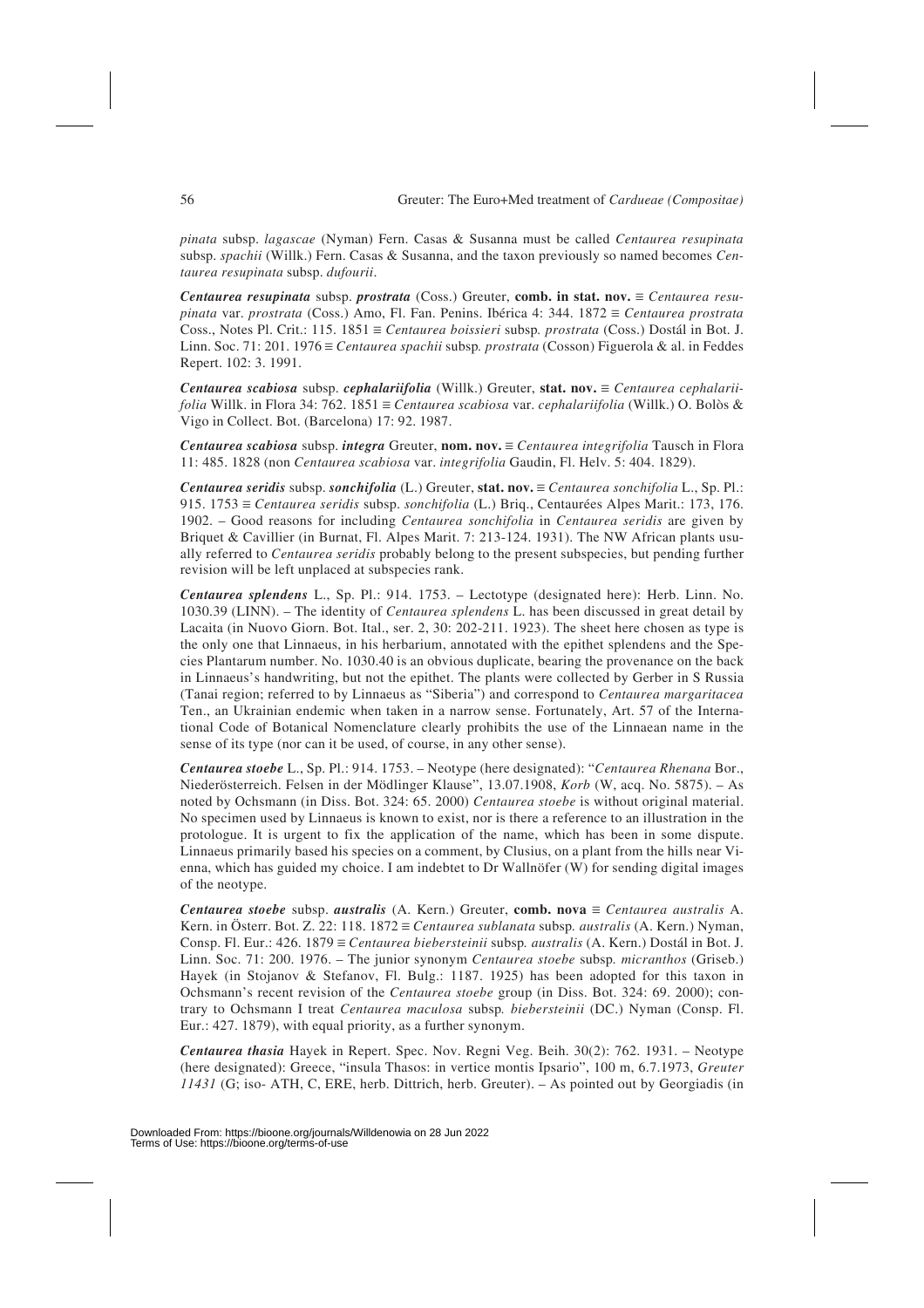Bot. Chron. 1: 14-17. 1981) there can be no reasonable doubt, in view of the respective descriptions and provenance, that *Centaurea thasia* and the subsequently described *Centaurea ipsaria* Stoj. & Kitan. (in Izv. Bulg. Bot. Druz. 9: 102. 1943) are one and the same species. Unfortunately even a repeated, thorough search failed to locate type material of the senior name. Rather that procrastinating its acceptance I prefer to fix its application beyond doubt by designating an appropriate neotype.

### *Cirsium*

*Cirsium alsophilum* (Pollini) Greuter, **comb. nova**  $\equiv$  *Cnicus alsophilus* Pollini, Fl. Veron. 2: 620. 1822. – This combination has been ascribed to "Soldano [1994]" in Kerguélen's online version of his Index Synonymique de la Flore de France [\(http://www.inra.fr/flore-france/\),](http://www.inra.fr/flore-france/) but I was unable to find a corresponding validation. It is needed because *Cirsium montanum* (Willd.) Spreng. (Syst. Veg. 3: 376. 1826), under which name the species is generally known, is a later homonym of *Cirsium montanum* Hill (Herb. Brit. 1: 80. 1769).

## *Cyanus*

*Cyanus albofimbriatus* (Stef. & T. Georgiev) Greuter, **comb.** nova  $\equiv$  *Centaurea albofimbriata* Stef. & T. Georgiev in Spis. Bulg. Akad. Nauk. 44: 167. 1931.

*Cyanus bourgaei* (Boiss.) Wagenitz & Greuter, **comb. nova**  $\equiv$  *Centaurea bourgaei* Boiss., Fl. Orient. 3: 637. 1875.

*Cyanus cyanoides* (Wahlenb.) Wagenitz & Greuter, **comb.** nova  $\equiv$  *Centaurea cyanoides* Wahlenb. in Berggren, Resor Eur. Österland 2, Bihang: 65. 1826. – See Wagenitz (in Tuexenia 3: 540. 1983) for the correct citation of the place of valid publication of the basionym.

*Cyanus elbrusensis* (Boiss. & Buhse) Wagenitz & Greuter, **comb. nova** û *Centaurea elbrusensis* Boiss. & Buhse in Nouv. Mém. Soc. Imp. Naturalistes Moscou 12: 131. 1860 = *Centaurea lanigera* subsp*. elbrusensis* (Boiss. & Buhse) Dostál in Preslia 10: 68. 1931.

*Cyanus fuscomarginatus* (K. Koch) Greuter, **comb.** nova  $\equiv$  *Centaurea axillaris* var. *fuscomarginata* K. Koch in Linnaea 24: 426. 1851  $\equiv$  *Centaurea fuscomarginata* (K. Koch) Juz. in Bot. Mater. Gerb. Bot. Inst. Komarova Akad. Nauk SSSR 14: 41. 1951.

*Cyanus matthiolifolius* (Boiss.) Wagenitz & Greuter, **comb.** nova  $\equiv$  *Centaurea matthiolifolia* Boiss., Diagn. Pl. Orient. 4: 19. 1844.

*Cyanus novakii* (Dostál) Greuter, **comb. nova**  $\equiv$  *Centaurea novakii* Dostál in Preslia 10: 61. 1931 û *Centaurea triumfettii* subsp*. novakii* (Dostál) Dostál in Bot. J. Linn. Soc. 71: 209. 1976.

*Cyanus pichleri* subsp. *extrarosularis* (Hayek & Siehe) Wagenitz & Greuter, **comb.** nova  $\equiv$ *Centaurea extrarosularis* Hayek & Siehe in Ann. K.K. Naturhist. Hofmus. 28: 170. 1914  $\equiv$  *Centaurea pichleri* subsp*. extrarosularis* (Hayek & Siehe) Wagenitz in Notes Roy. Bot. Gard. Edinburgh 33: 231. 1974.

 $C$ yanus pinnatifidus subsp. *sooanus* (Borhidi) Greuter, **comb. nova**  $\equiv$  *Centaurea achtarovii* subsp. sooana Borhidi in Ann. Hist.-Nat. Mus. Natl. Hung., ser. 2, 8: 219. 1957  $\equiv$  *Centaurea pinnatifida* subsp*. sooana* (Borhidi) Soó in Feddes Repert. 83: 149. 1972.

*Cyanus tchihatcheffii* (Fisch. & C. A. Mey.) Wagenitz & Greuter, **comb.** nova  $\equiv$  *Centaurea tchihatcheffii* Fisch. & C. A. Mey. in Ann. Sci. Nat., Bot., ser. 4, 1: 31. 1854.

*Cyanus velenovskyi* (Adamovi6) Wagenitz & Greuter, **comb. nova** û *Centaurea velenovskyi* Adamović in Österr. Bot. Z. 43: 172. 1893 = Centaurea nyssana subsp. velenovskyi (Adamović)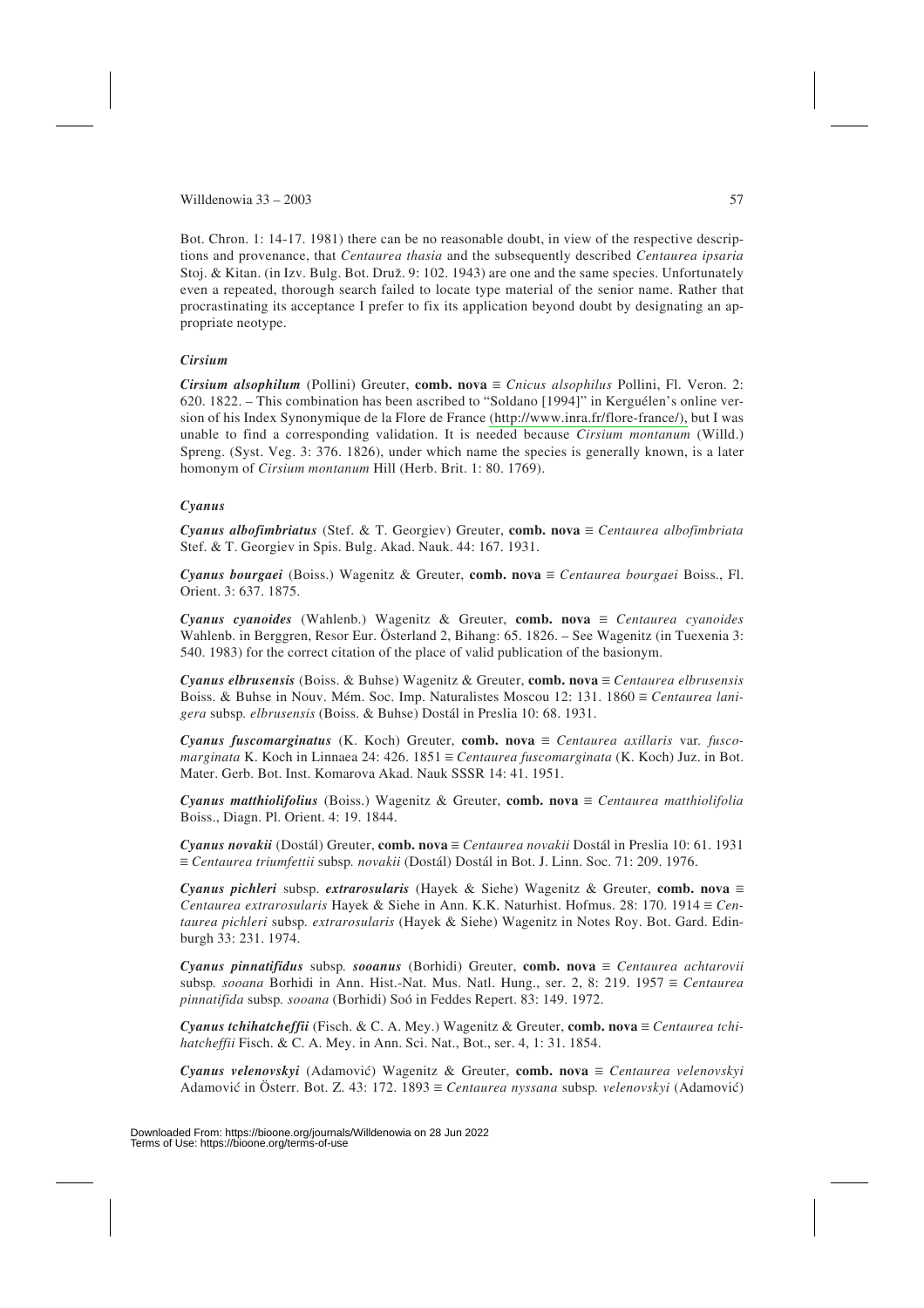Hayek in Stojanov & Stefanov, Fl. Bulg. 2: 1181. 1925 = Centaurea napulifera subsp. velenovskyi (Adamovi6) Wagenitz & E. Gamal-Eldin in Strid & Tan, Mount. Fl. Greece 2: 523. 1991.

### *Echinops*

*Echinops ritro* subsp. *siculus* (Strobl) Greuter, **comb.** nova  $\equiv$  *Echinops siculus* Strobl in Flora 65: 505. 1882.

*Echinops spinosissimus* subsp. *bithynicus* (Boiss.) Greuter, **comb.** nova  $\equiv$  *Echinops bithynicus* Boiss., Diagn. Pl. Orient. 6: 100.  $1846 \equiv Echinops$  *viscosus* subsp. *bithynicus* (Boiss.) Rech. f. in Akad. Wiss. Wien, Math.-Naturwiss. Kl., Denkschr. 105(1): 641. 1944. – The combination was first proposed by Kozuharov (in Bot. J. Linn. Soc. 71: 41. 1975), but invalidly so, since the basionym was not cited.

*Echinops spinosissimus* subsp. *bovei* (Boiss.) Greuter, **comb.** nova  $\equiv$  *Echinops bovei* Boiss., Diagn. Pl. Orient. 6: 99. 1846  $\equiv$  *Echinops spinosus* subsp. *bovei* (Boiss.) Murb. in Acta Univ. Lund., ser. 2, sect. 2, 19(1): 59. 1923.

*Echinops spinosissimus* subsp. *fontqueri* (Pau) Greuter, **comb.** nova  $\equiv$  *Echinops fontqueri* Pau in sched. Font Quer, Iter Marocc. 1928: No. 409. 1929  $\equiv$  *Echinops spinosus* subsp. *fontqueri* (Pau) Valdés in Lagascalia 18: 306. 1996.

*Echinops spinosissimus* subsp. *macrolepis* (Boiss.) Greuter, **comb.** nova  $\equiv$  *Echinops viscosus* var. *macrolepis* Boiss., Fl. Orient., Suppl.: 304. 1888  $\equiv$  *Echinops viscosus* subsp. *macrolepis* (Boiss.) Feinbrun in Notes Roy. Bot. Gard. Edinburgh 35: 244. 1977.

*Echinops spinosissimus* subsp. *spinosus* Greuter, **subsp. nova** – Holotype: [Egypt], "Aegyptus", Jan.-Mar. 1846, *Boissier* (G-BOIS [photo!]). – Validating description: the Latin description of *"Echinops spinosus"* in Boissier, Fl. Orient. 3: 429. 1875. – This taxon corresponds to *"Echinops spinosus"* of most authors, but not to *Echinops spinosus* L. (Mant. Pl.: 119. 1767; Syst. Nat., ed. 12, 2: 581. 1767), which is an illegitimate renaming of *Echinops spinosissimus* Turra (Farsetia: 13. 1765). – Thanks are due to Dr F. Jacquemoud, Genève, who helped selecting the type specimen and sent a photograph of it at short notice.

## *Jurinea*

*Jurinea moschus* subsp. *pinnatisecta* (Boiss.) Greuter, **comb. nova**  $\equiv$  *Jurinea depressa* var. *pinnatisecta* Boiss., Fl. Orient. 3: 583. 1875  $\equiv$  *Jurinella moschus* subsp. *pinnatisecta* (Boiss.) Danin & P. H. Davis in Notes Roy. Bot. Gard. Edinburgh 33: 432. 1975.

*Jurinea neicevii* (Kožuharov) Greuter, **comb. nova**  $\equiv$  *Jurinea consanguinea* subsp. *neicevii* Kozuharov in Izv. Bot. Inst. (Sofija) 18: 71. 1968.

#### *Klasea*

*Klasea aznavouriana* (Bornm.) Greuter & Wagenitz, **comb. nova** û *Serratula aznavouriana* Bornm. in Bull. Herb. Boissier, ser. 2, 6: 233. 1906.

*Klasea bornmuelleri* (Azn.) Greuter & Wagenitz, **comb. nova**  $\equiv$  *Serratula bornmuelleri* Azn. in Repert. Spec. Nov. Regni Veg. 11: 397. 1912.

*Klasea cerinthifolia* (Sm.) Greuter & Wagenitz, **comb. nova**  $\equiv$  *Centaurea cerinthifolia* Sm., Fl. Graec. Prodr. 2: 197.  $1813 \equiv \text{Serratula}$  cerinthifolia (Sm.) Boiss., Fl. Orient. 3: 585. 1875.

*Klasea erucifolia* (L.) Greuter & Wagenitz, **comb. nova** = *Xeranthemum erucifolium* L., Sp. Pl.: 858. 1753  $\equiv$  *Serratula erucifolia* (L.) Druce in Bot. Exch. Club Soc. Brit. Isles 3: 424. 1914.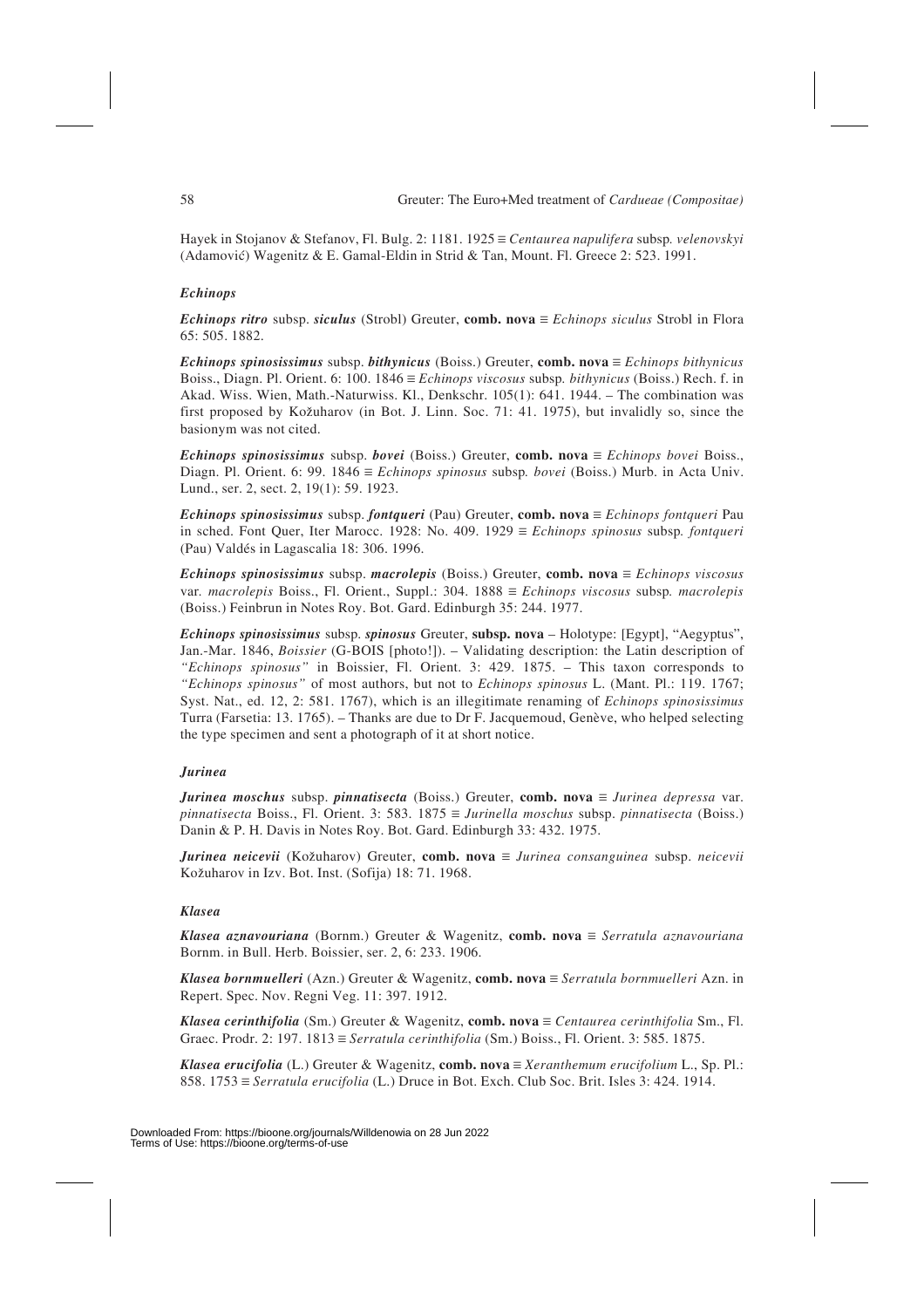*Klasea flavescens* subsp. *cichoracea* (L.) Greuter & Wagenitz, **comb.** nova ≡ *Centaurea cichoracea* L., Syst. Nat., ed. 10: 1231. 1759  $\equiv$  *Klasea cichoracea* (L.) Webb, Iter Hispan.: 34. 1838  $\equiv$ *Serratula cichoracea* (L.) DC., Prodr. 6: 670. 1838.

*Klasea flavescens* subsp. *cretica* (Turrill) Greuter & Wagenitz, **comb. nova** ≡ *Serratula cichoracea* subsp. *cretica* Turrill in Kew Bull. 12: 391. 1958  $\equiv$  *Klasea cretica* (Turrill) Holub in Folia Geobot. Phytotax. 12: 305. 1977.

*Klasea flavescens* subsp. *neglecta* (Iljin) Greuter & Wagenitz, **comb.** nova  $\equiv$  *Serratula neglecta* Iljin in Repert. Spec. Nov. Regni Veg. 35: 353. 1934.

*Klasea grandifolia* (P. H. Davis) Greuter & Wagenitz, **comb. nova**  $\equiv$  *Serratula grandifolia* P. H. Davis in Notes Roy. Bot. Gard. Edinburgh 33: 293. 1974.

*Klasea hakkiarica* (P. H. Davis) Greuter & Wagenitz, **comb. nova**  $\equiv$  *Serratula hakkiarica* P. H. Davis, Fl. Turkey 10: 235. 1988.

*Klasea kotschyi* (Boiss.) Greuter & Wagenitz, **comb. nova** = *Serratula kotschyi* Boiss., Fl. Orient. 3: 590. 1875.

*Klasea kurdica* (Post) Greuter & Wagenitz, **comb. nova**  $\equiv$  *Serratula kurdica* Post, Pl. Post. 4: 8. 1892.

*Klasea lasiocephala* (Bornm.) Greuter & Wagenitz, **comb.** nova  $\equiv$  *Serratula lasiocephala* Bornm. in Repert. Spec. Nov. Regni Veg. 5: 167. 1908.

*Klasea monardii* subsp. *algarbiensis* (Cantó) Greuter & Wagenitz, **comb.** nova  $\equiv$  *Serratula monardii* var*. algarbiensis* Cantó in Lazaroa 6: 60. 1984.

*Klasea mouterdei* (Arènes) Greuter & Wagenitz, **comb. nova**  $\equiv \times$ *Centauserratula mouterdei* Arènes in Notul. Syst. (Paris) 14: 188. 1951  $\equiv$  *Serratula mouterdei* (Arènes) Dittrich in Candollea 36: 359. 1981.

*Klasea oligocephala* (DC.) Greuter & Wagenitz, **comb.** nova  $\equiv$  *Serratula oligocephala* DC., Prodr. 6: 669. 1838.

*Klasea pusilla* (Labill.) Greuter & Wagenitz, **comb. nova**  $\equiv$  *Cynara pusilla* Labill., Icon. Pl. Syr. 3: 11. 1809  $\equiv$  *Rhaponticum pusillum* (Labill.) Boiss., Fl. Orient. 3: 592. 1875  $\equiv$  *Serratula pusilla* (Labill.) Dittrich in Candollea 36: 350. 1981.

*Klasea quinquefolia* (Willd.) Greuter & Wagenitz, **comb. nova** = *Serratula quinquefolia* Willd., Sp. Pl. 3: 1639. 1803.

*Klasea radiata* subsp. *cetinjensis* (Rohlena) Greuter & Wagenitz, **comb. nova** = *Serratula radiata* var. *cetinjensis* Rohlena in Magyar Bot. Lapok 3: 321. 1905  $\equiv$  *Serratula cetinjensis* (Rohlena) Rohlena in Österr. Bot. Z. 62: 64. 1912 ≡ *Serratula radiata* subsp. *cetinjensis* (Rohlena) Hayek in Repert. Spec. Nov. Regni Veg. Beih. 30(2): 734. 1931.

*Klasea serratuloides* (DC.) Greuter & Wagenitz, **comb. nova**  $\equiv$  *Leuzea serratuloides* DC., Prodr. 6: 666. 1838 û *Serratula serratuloides* (DC.) Takht. in Tahtadzjan & Fedorov, Fl. Erevana: 323. 1945.

## *Psephellus*

*Psephellus araxinus* (Gabrieljan) Greuter, **comb. nova**  $\equiv$  *Centaurea araxina* Gabrieljan in Novosti Sist. Vyss. Rast. 25: 169. 1988.

*Psephellus atropatanus* (Grossh.) Greuter, **comb. nova**  $\equiv$  *Amblyopogon atropatanus* Grossh. in Trudy Prikl. Bot., Ser. 1, Sist. Rast. Obščie Vopr. Rasteniev 2: 245. 1937 = *Centaurea atropatana* (Grossh.) Tzvelev in Bot. Mater. Gerb. Bot. Inst. Komarova Akad. Nauk SSSR 19: 419. 1959.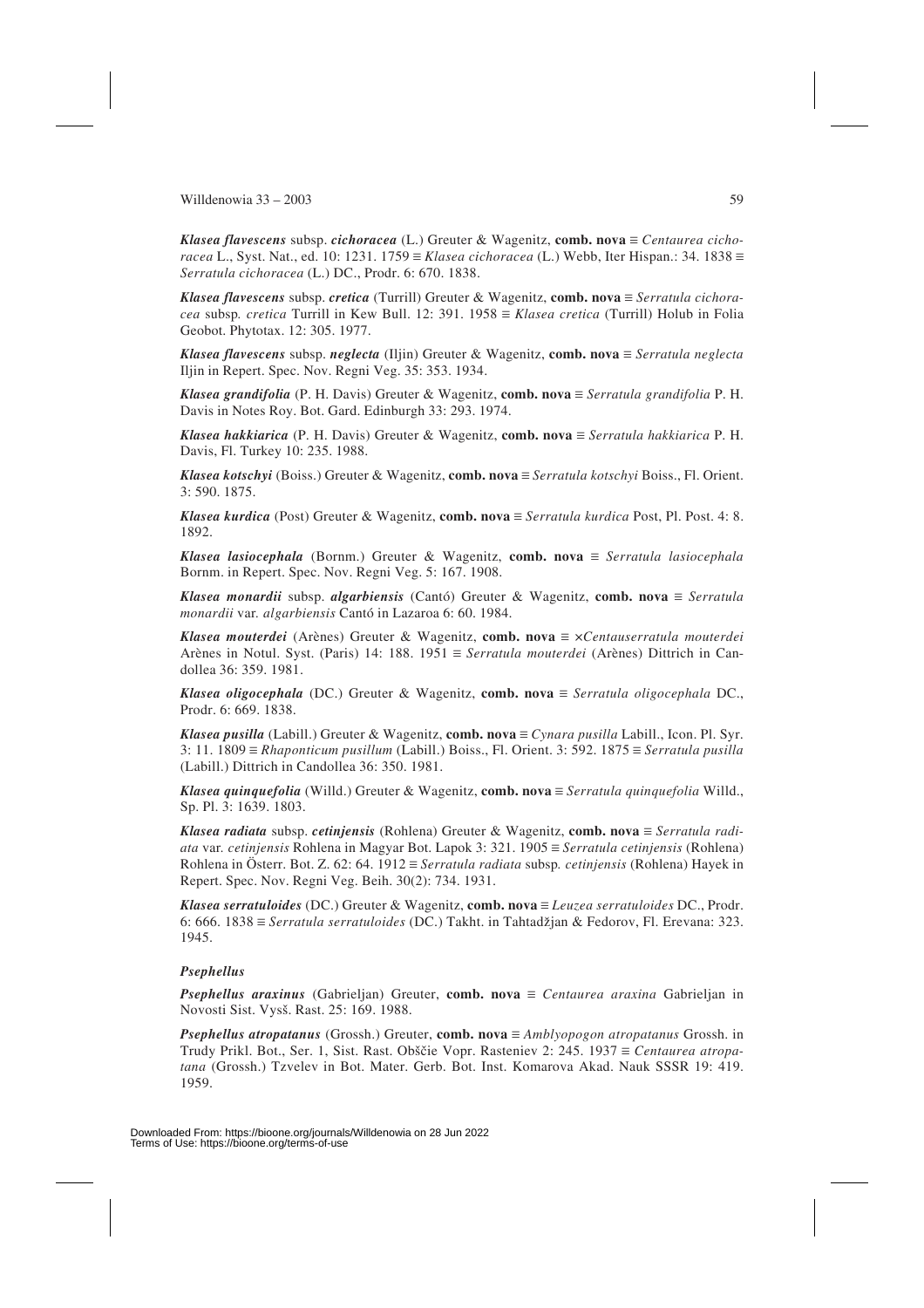*Psephellus carbonatus* (Klokov) Greuter, **comb. nova** ≡ *Centaurea carbonata* Klokov in Nauk. Zap. Kyïvs'k. Deržavn. Univ. Ševčenka, Sect. 7, 6: 77, 82. 1948.

*Psephellus erivanensis* subsp. *holargyreus* (Bornm. & Woronow) Greuter, **comb.** nova  $\equiv Pse$ *phellus holargyreus* Bornm. & Woronow in Vestn. Tiflissk. Bot. Sada 32: 7. 1914 = Centaurea *erivanensis* subsp*. holargyrea* (Bornm. & Woronow) Gabrieljan in Novosti Sist. Vyss. Rast. 25: 163. 1988.

*Psephellus fajvuschii* (Gabrieljan) Greuter, **comb. nova**  $\equiv$  *Centaurea fajvuschii* Gabrieljan in Novosti Sist. Vyss. Rast. 25: 164. 1988.

*Psephellus sumensis* (Kalen.) Greuter, **comb. nova**  $\equiv$  *Centaurea sumensis* Kalen. in Bull. Soc. Imp. Naturalistes Moscou 18(1): 238. 1845.

*Psephellus xanthocephalus* subsp. *xanthocephaloides* (Tzvelev) Greuter, **comb.** nova  $\equiv$  *Centaurea xanthocephaloides* Tzvelev in Bot. Mater. Gerb. Bot. Inst. Komarova Akad. Nauk SSSR 20: 25. 1960 û *Centaurea xanthocephala* subsp*. xanthocephaloides* (Tzvelev) Gabrieljan in Novosti Sist. Vyss. Rast. 25: 168. 1988.

#### *Rhaponticoides*

*Rhaponticoides africana* (Lam.) M. V. Agab. & Greuter, **comb. nova**  $\equiv$  *Centaurea africana* Lam., Encycl. 1: 664. 1785.

*Rhaponticoides alpina* (L.) M. V. Agab. & Greuter, **comb.** nova  $\equiv$  *Centaurea alpina* L., Sp. Pl.: 910. 1753.

*Rhaponticoides amasiensis* (Bornm.) M. V. Agab. & Greuter, **comb. nova**  $\equiv$  *Centaurea amasiensis* Bornm. in Repert. Spec. Nov. Regni Veg. 3: 54. 1906.

*Rhaponticoides amplifolia* (Boiss. & Heldr.) M. V. Agab. & Greuter, **comb. nova**  $\equiv$  *Centaurea amplifolia* Boiss. & Heldr. in Boissier, Diagn. Pl. Orient., ser. 2, 3: 68. 1856.

*Rhaponticoides carrissoi* (Rothm.) M. V. Agab. & Greuter, **comb. nova**  $\equiv$  *Centaurea carrissoi* Rothm. in Bol. Soc. Brot., ser. 2, 13: 281 1939.

*Rhaponticoides centaurium* (L.) M. V. Agab. & Greuter, **comb. nova** ≡ *Centaurea centaurium* L., Sp. Pl.: 910. 1753.

*Rhaponticoides eriosiphon* (Emb. & Maire) M. V. Agab. & Greuter, **comb. nova**  $\equiv$  *Centaurea eriosiphon* Emb. & Maire, Pl. Marocc. Nov: 4. 1929.

*Rhaponticoides fraylensis* (Nyman) M. V. Agab. & Greuter, **comb. nova**  $\equiv$  *Centaurea fraylensis* Nyman, Consp. Fl. Eur.: 420. 1879.

*Rhaponticoides hajastana* (Tzvelev) M. V. Agab. & Greuter, **comb. nova** ≡ *Centaurea hajastana* Tzvelev in Bot. Mater. Gerb. Bot. Inst. Komarova Akad. Nauk SSSR 19: 411. 1959.

*Rhaponticoides iconiensis* (Hub.-Mor.) M. V. Agab. & Greuter, **comb.** nova  $\equiv$  *Centaurea iconiensis* Hub.-Mor. in Bauhinia 7: 77. 1981.

*Rhaponticoides kasakorum* (Iljin) M. V. Agab. & Greuter, **comb. nova** ≡ *Centaurea kasakorum* Iljin in Bot. Mater. Gerb. Bot. Inst. Komarova Akad. Nauk SSSR 7: 66. 1937.

*Rhaponticoides linaresii* (Lázaro Ibiza) M. V. Agab. & Greuter, **comb. nova**  $\equiv$  *Centaurea linaresii* Lázaro Ibiza in Anales Soc. Esp. Hist. Nat. 29: 152. 1900.

*Rhaponticoides mykalea* (Hub.-Mor.) M. V. Agab. & Greuter, **comb.** nova  $\equiv$  *Centaurea mykalea* Hub.-Mor. in Bauhinia 6: 370. 1979.